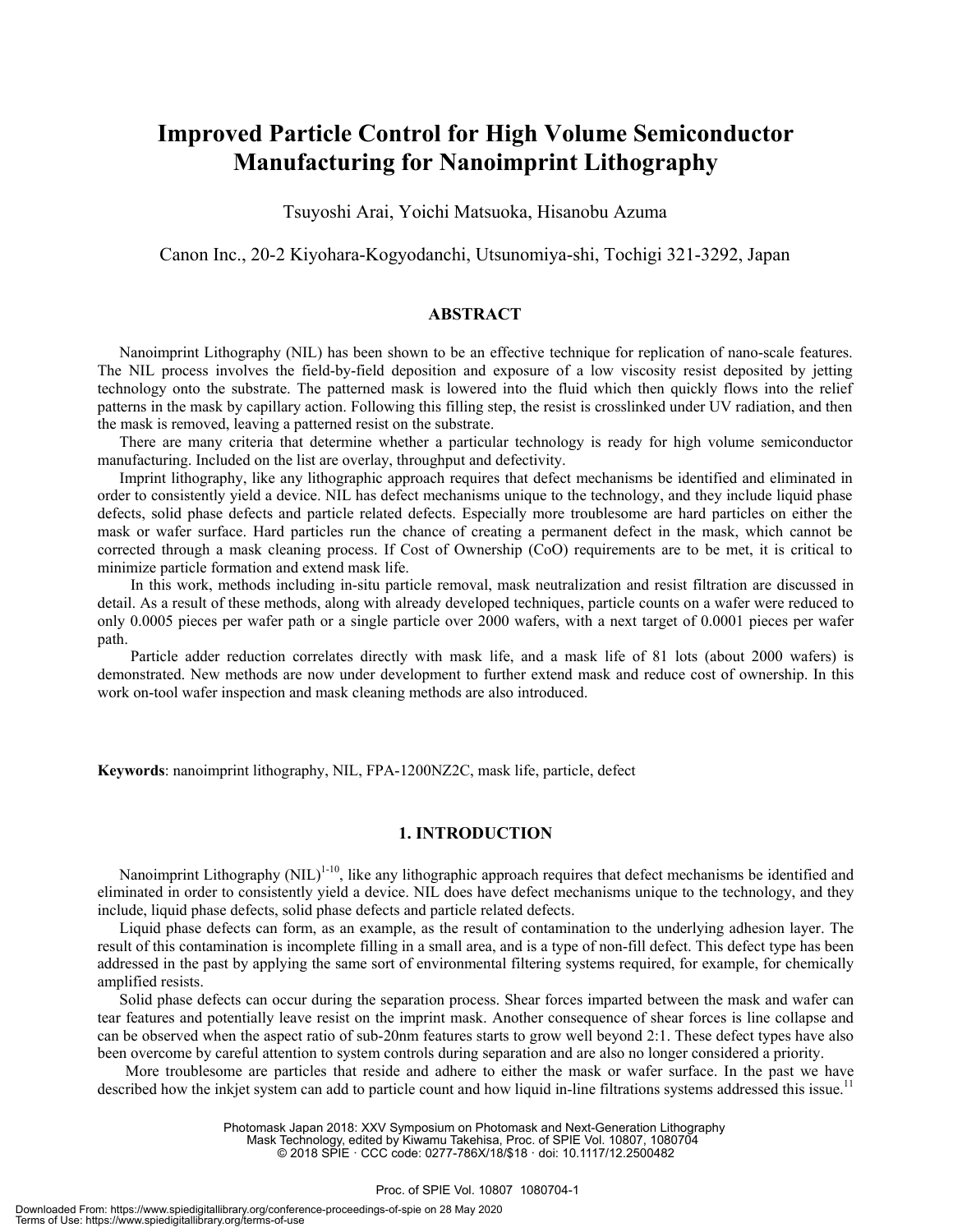These particles types were typically soft in nature and could be addressed by mask cleaning. Hard particles generated within the imprint tool are the biggest source of concern. Hard particles run the chance of creating a permanent defect in the mask, which cannot be corrected through a mask cleaning process. In summary,

- Liquid phase defects do not cause mask damage, do not require mask cleaning and can be addressed through environmental controls.
- Solid phase defects also do not damage the mask, but may require mask cleaning.
- Particles, break down into two categories: soft and hard. Soft defects rarely damage the mask. Hard particles, however impact mask life.

To put this point in perspective, consider that in order to meet the CoO specs, the replica mask life must be sustained for better than 1000 wafers. If we conservatively assume that:

- Every hard particle adds a defect to the mask, and
- The mask defectivity limit from hard particles is 0.1 pieces per square centimeter,

then the number of particle adders per wafer pass must be  $\leq 0.001$ . As a result, if we are to achieve this particle specification, an aggressive strategy is needed to remove particles adders to the wafer and mask. The purpose of this paper is to review the measures being taken to reduce and control particles within the imprint tool and understand their impact to both particle adders and to mask life. Finally, we discuss additional methods that can further extend mask life and reduce NIL cost of ownership.

# **2. STRATEGY FOR PARTICLE MITIGATION**

There are several countermeasures for particles that can be taken. In the past, countermeasures that have been discussed in detail include: $12$ 

- 1. Surface treatment: The minimization of particle generation from particle sources related to materials within the tool and the surface treatment of these materials.
- 2. Air curtain system: The reduction of particles that could potentially find their way onto the mask and wafer. These can be addressed by optimizing the airflow within the tool.
- 3. Optimize cleaning and polishing: Reduction of particles by using optimized cleaning and polishing of key parts.

In this paper we examine:

- In-situ particle removal
- Mask neutralization
- Resist filtration methods

By applying these techniques to a nanoimprint lithography system, as shown in Figure 1, it is possible to create an ultraclean environment that is suitable for the nanoimprint process.

Proc. of SPIE Vol. 10807 1080704-2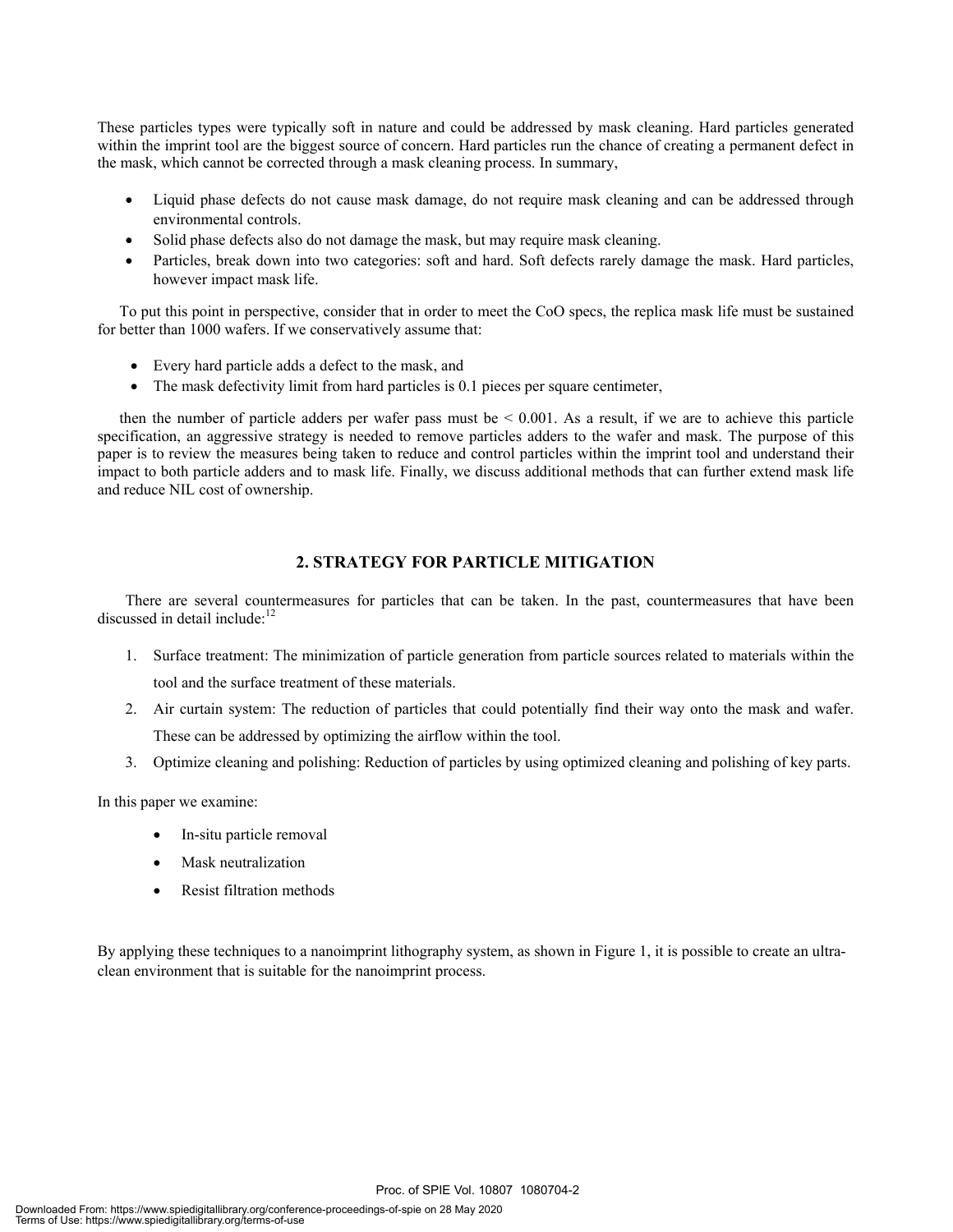

Figure 1. Canon's strategy for particle mitigation

#### **a. In situ particle removal**

 Electrostatic charge can be generated on the surface of the imprint mask as a result of the separation of the mask and wafer after the exposure of the imprint resist. Charge can be addressed in two ways. One method is to create a charged environment away from the mask in order to preferentially attract charged particles to the charged environment. An Electrostatic Cleaning Plate (ESCP) has been designed which is placed adjacent to the mask and operated at a voltage greater than the voltage generated on the imprint mask. The ESCP system was initially tested on an off-tool set up as shown in Figure 2a. In the configuration shown, two tests were run. In the first test (Figure 2b), particles were collected on a 100mm wafer over a five minute time period, and measured using a KLA-Tencor SFS6420 Surface Inspection System, with a detection limit of 120nm. Three particles were collected. In the second test (Figure 2c), the plate was set to 1kV. In this case, 25 adders were detected, confirming the efficacy of the ESCP.



Figure 2. a. ESCP off-line test b. Particle adder test with no applied voltage c. Particle adder test with 1kV applied voltage

 As a follow up experiment, the ESCP was applied to an NZ2C nanoimprint tool, and found to be effective in attracting weakly attached particles on the wafer stage.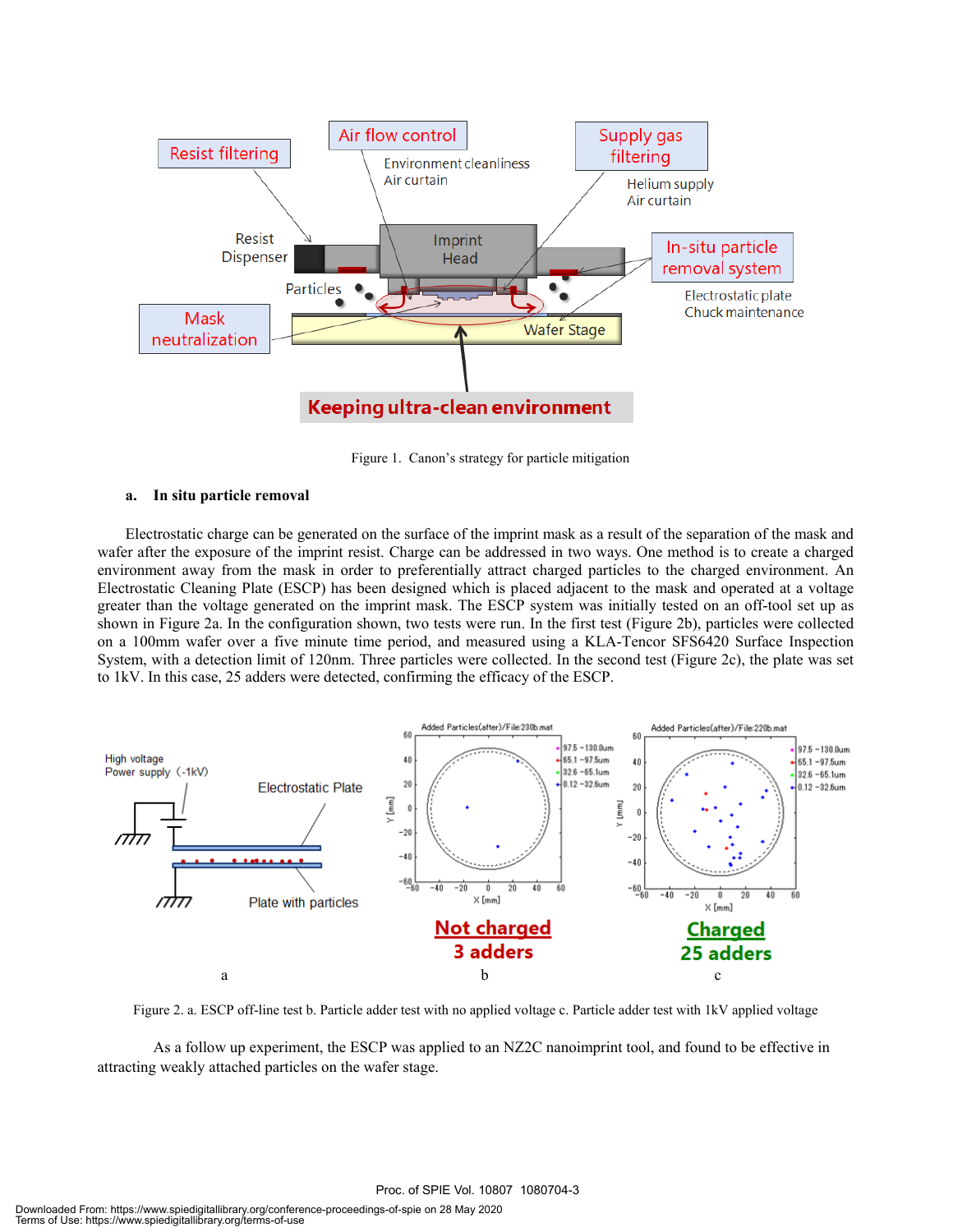

Figure 3. An ESCP was applied to an NZ2C nanoimprint tool and was effective in capturing weakly bound particles after applying a voltage to the plate.

# **b. Mask neutralization**

A second method used to minimize particles on the mask surface works by the application of neutralization schemes. The mask and wafer separation step induces charging of the mask surface. We can take advantage of Paschen's law by introducing helium gas between the mask and wafer as illustrated in Figure 4. Neutralization tests were performed and were able to reduce the electrostatic voltage by more than a factor of four, as shown in the graph at the bottom of the figure.



Figure 4. Mask charge can be neutralized through the introduction of helium gas. Testing confirmed that the electrostatic voltage could be reduced by 4x.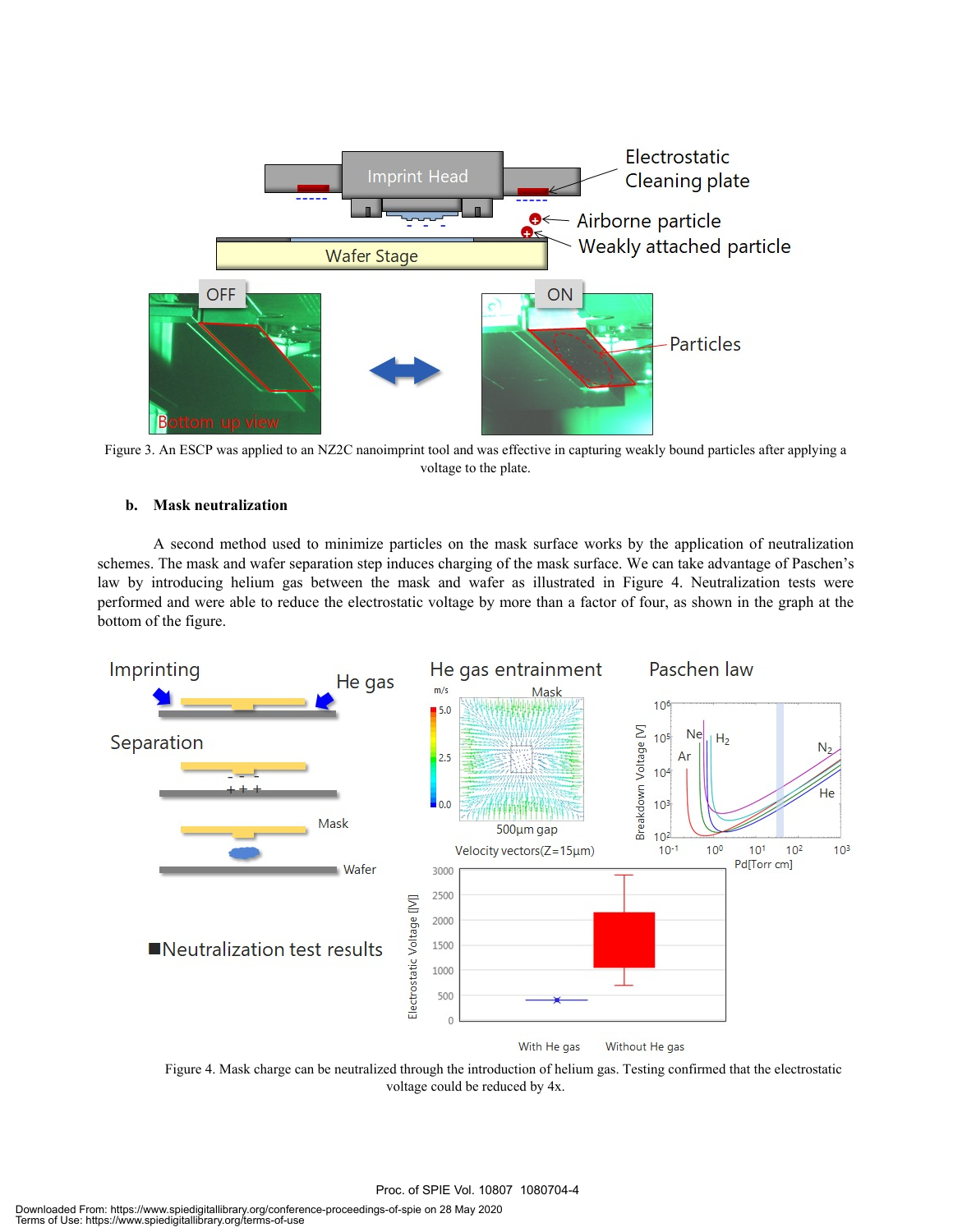## **c. Resist filtration**

Previous resist filtration discussions described the use of an off-line recirculation system to reduce particles within the system to 0.009 pcs/mL. In this study particle counts were taken on the tool with the accompanying resist jetting dispenser. The resist was kept in an ultra-clean state by adding additional in-line filtration and using smoothflowing piping with reduced surface roughness.

 Tests were then run with the system in idle mode and during the resist jetting process as shown in Figure 5. Particle counts were maintained at approximately 0.001 pcs/mL under both conditions, measured at a detection sensitivity of 300nm.



Figure 5. Particle count data verifying that particle counts are kept low when the resist filtration system is in idle mode and when it is dispensing.

# **3. MASK LIFE STATUS**

Particle reduction results are shown in Figure 6, which plots particle adders as a function of year. Over the last year, the inclusion of the ESCP, in addition to improvements in surface treatments and supply gas filtering has reduced particle adders to 0.0005 pcs/wafer, or 1 particle every 2000 wafers.



Figure 6. Progress and roadmap for particle reduction in the imprint tool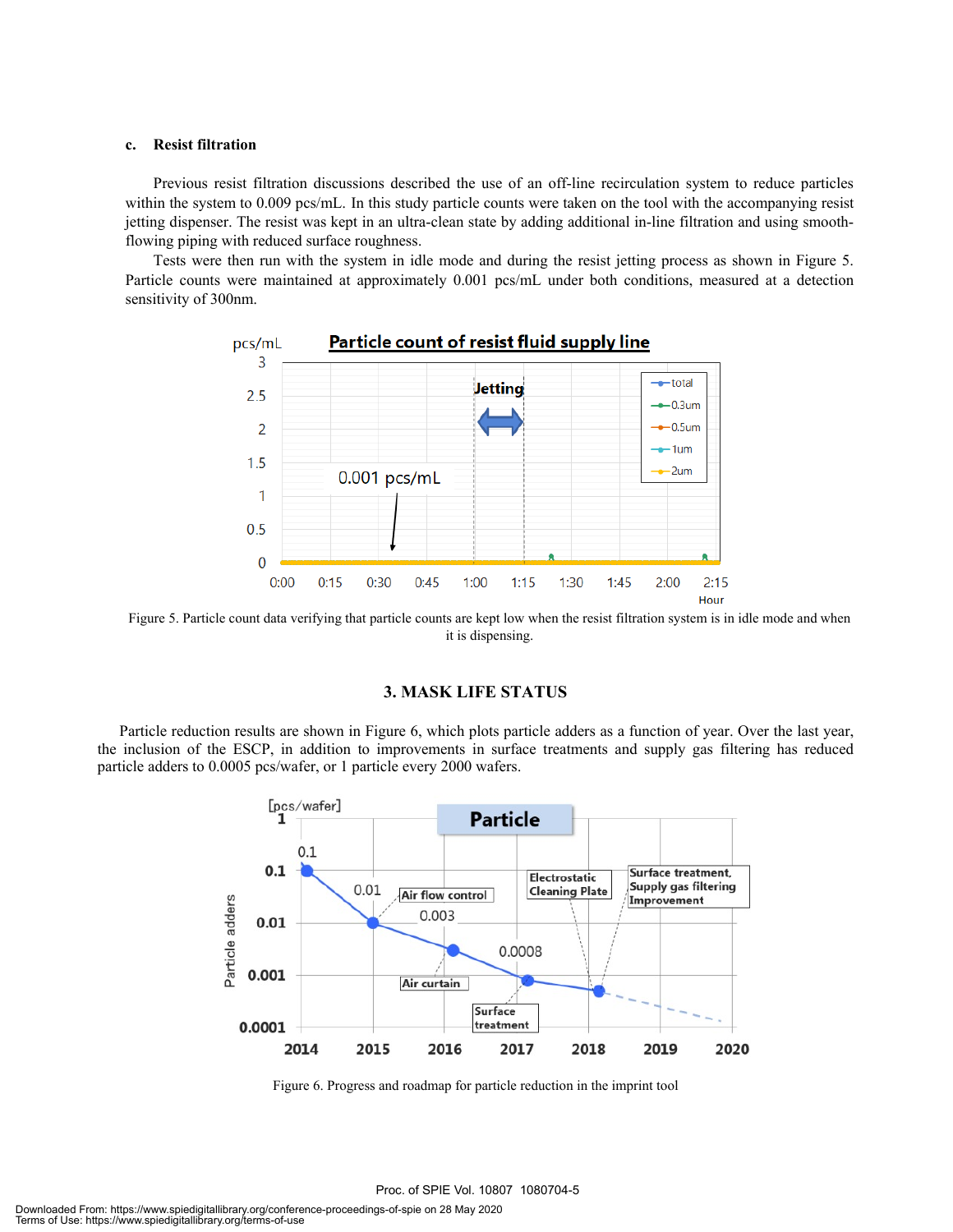The correlation between particle adder reduction and mask life is apparent, as shown in Figure 7, which plots mask life as a function of year. Using the various methods described in this paper, a mask life of 81 lots (>2000 wafers) has been demonstrated.



Figure 7. Mask life as a function of year. By applying a variety of particle reduction methods, a mask life of 81 lots has been demonstrated.

## **4. SOLUTIONS FOR MASK LIFE EXTENSION**

Extended mask life reduces cost of ownership. Therefore additional methods are being investigated as means of extending mask life beyond 100 lots. Figure 8 depicts a simple schematic of an imprint tool equipped with both a wafer particle checker (WPC) and an on-tool mask cleaning unit.



Figure 8. Schematic of an imprint tool equipped with both a wafer particle checker and an on-tool mask cleaning unit.

Proc. of SPIE Vol. 10807 1080704-6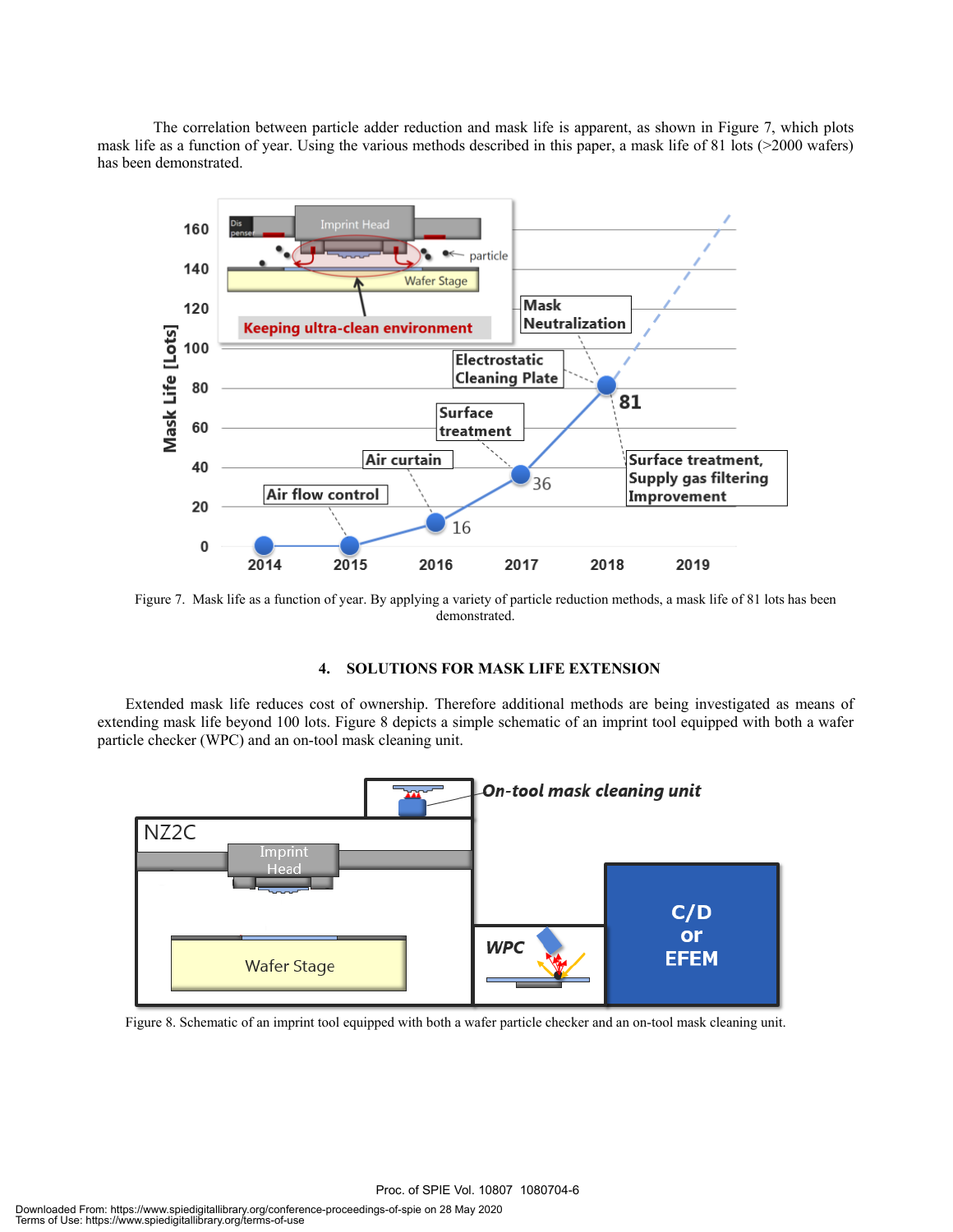Development has already started on the WPC as a means for screening wafers before they enter a nanoimprint station. The system is a compact scattered light detection system with nominal resolution of about 100nm on bare wafers and 300nm on patterned wafers.

An on-tool mask cleaning is also being developed. The system uses dry clean technology and scans the mask surface, removing any residual resist on the mask, thereby eliminating a mechanism for potential mask damage. Initial studies confirm that the system's ability to remove resist is comparable to off-line tolls currently used (Figure 9).



Figure 9. Resist removal rate for both online and offline resist removal systems.

## **CONCLUSIONS**

Great progress has been made in the field of nanoimprint lithography over the last two years. A key factor for the insertion of nanoimprint lithography in a high volume manufacturing facility is mask life, which is influenced, in part, by the cleanliness of the nanoimprint tool. The continued reduction of particle adders extends both the life of the master mask and the replica mask. In this work, methods including in-situ particle removal, mask neutralization and resist filtration were discussed in detail. As a result of these methods, along with already developed techniques, particle counts on a wafer were reduced to only 0.0005 pieces per wafer path or a single particle over 2000 wafers, with a next target of 0.0001 pieces per wafer path.

 Particle adder reduction correlates directly with mask life, and a mask life of 81 lots (about 2000 wafers) was demonstrated. New methods are now under development to further extend mask and reduce cost of ownership. In this work on-tool wafer inspection and mask cleaning methods were introduced.

### **ACKNOWLEDGEMENTS**

The authors would like to thank their colleagues in the support of this work.

#### **REFERENCES**

[1] S. Y. Chou, P. R. Kraus, P. J. Renstrom, "Nanoimprint Lithography", J. Vac. Sci. Tech. B 1996, 14(6), 4129 -4133. [2] T. K. Widden, D. K. Ferry, M. N. Kozicki, E. Kim, A. Kumar, J. Wilbur, G. M. Whitesides, Nanotechnology, 1996, 7, 447 - 451.

[3] M. Colburn, S. Johnson, M. Stewart, S. Damle, T. Bailey, B. Choi, M. Wedlake, T. Michaelson, S. V. Sreenivasan, J. Ekerdt, and C. G. Willson, Proc. SPIE, Emerging Lithographic Technologies III, 379 (1999).

[4] M. Colburn, T. Bailey, B. J. Choi, J. G. Ekerdt, S. V. Sreenivasan, Solid State Technology, 67, June 2001.

[5] T. C. Bailey, D. J. Resnick, D. Mancini, K. J. Nordquist, W. J. Dauksher, E. Ainley, A. Talin, K. Gehoski, J. H. Baker, B. J. Choi, S. Johnson, M. Colburn, S. V. Sreenivasan, J. G. Ekerdt, and C. G. Willson, Microelectronic Engineering 61-62 (2002) 461-467.